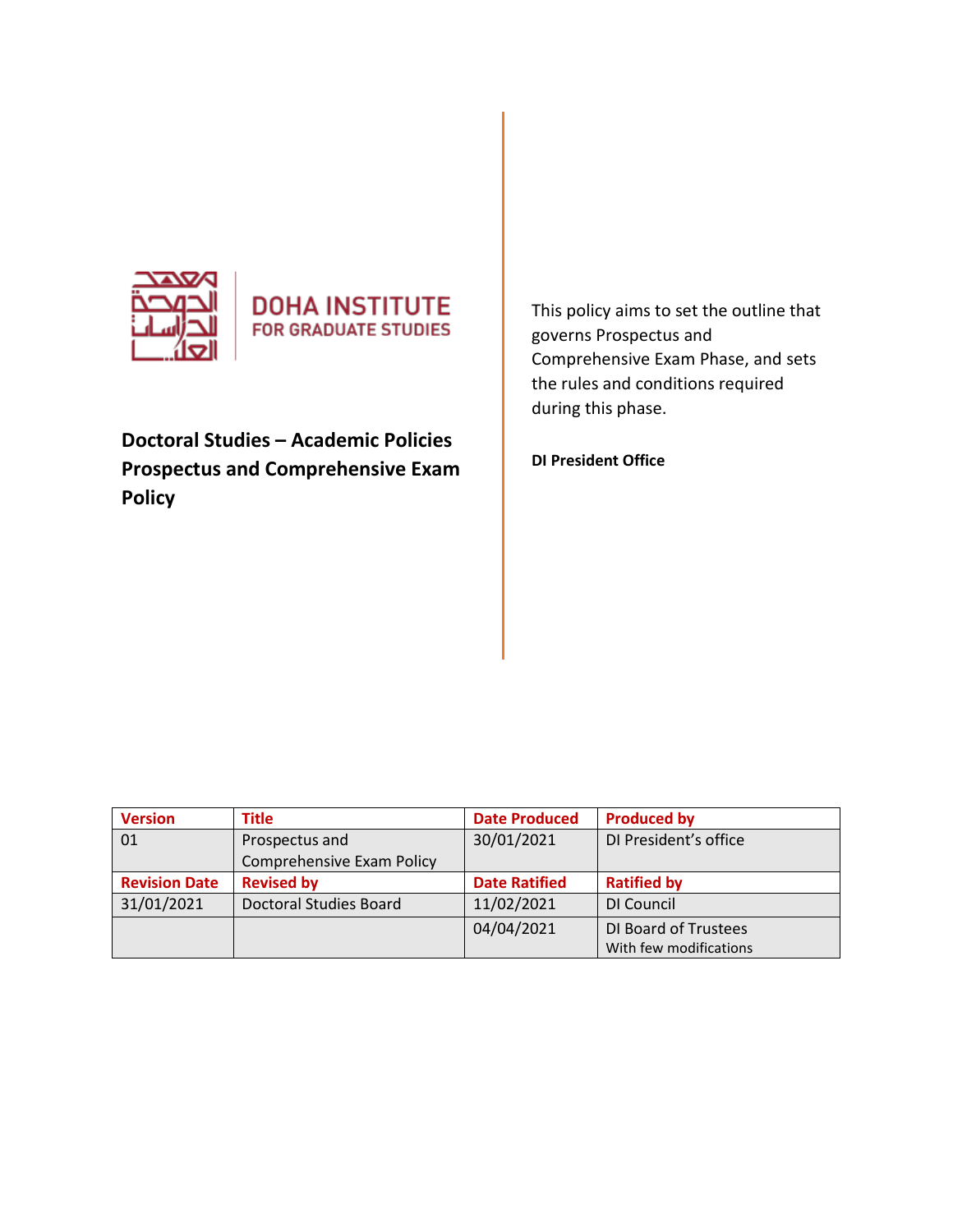# **Doctoral Studies – Academic Policies Prospectus and Comprehensive Exam Policy**

#### **Introduction**:

This policy aims to set the outline that governs Prospectus and Comprehensive Exam Phase, and sets the rules and conditions required during this phase.

### **First - Policy Statement:**

- 1- The second phase of doctoral studies (the Prospectus phase) extends for two semesters, during which the student, with the help of his/her supervisor, seeks to master his/her field of specialization and to deepen his/her knowledge of the most important contributions, theories, concepts, schools as well as the methodologies used in the specialization, especially those related to his/her field of research.
- 2- This is done by delving into the readings included in the Prospectus under the guidance of the supervisor, and expanding in research related to the narrow field of specialization.
- 3- The tasks of the Prospectus phase include initiating and participating in seminars and discussions related to the Prospectus topics, attending conferences in and outside the institute, interacting with peers, in addition to auditing courses if necessary. All this should be in coordination with the supervisor.
- 4- The student's tasks during this period also include producing short research materials in coordination with the supervisor, such as research papers, book reviews, any writings and other interventions, some of which are publishable. The aim is to deepen the student's knowledge of the basics of his/her specialization, and to refine his/her capabilities in the field of research, professional/academic writing, and accuracy in addition to good written and oral expression.
- 5- The prospectus phase includes working on developing the initial dissertation proposal which the student submitted upon his/her enrolment, or amending it in consultation with the supervisor.
- 6- The prospectus phase concludes with a comprehensive examination that has both written and oral parts, which is intended to test the student's success in achieving the goals of the prospectus phase outlined above (more details in the Framework Document).

## **Second – The Comprehensive Exam:**

- 1- At the end of the prospectus phase, the students take the comprehensive exam with its two parts: written in the form of a closed book and oral that is taken after succeeding in the written part.
- 2- The development and evaluation of the exam is supervised by the prospectus committee, which includes the dissertation supervisor (as a committee chair) and three other assessors from within the Institute to be appointed by the Doctoral Studies Board on a recommendation from the programs and schools.
- 3- The written exam takes place inside the classroom, and the student is given six hours (on the same day) to answer, with a short break during the exam.